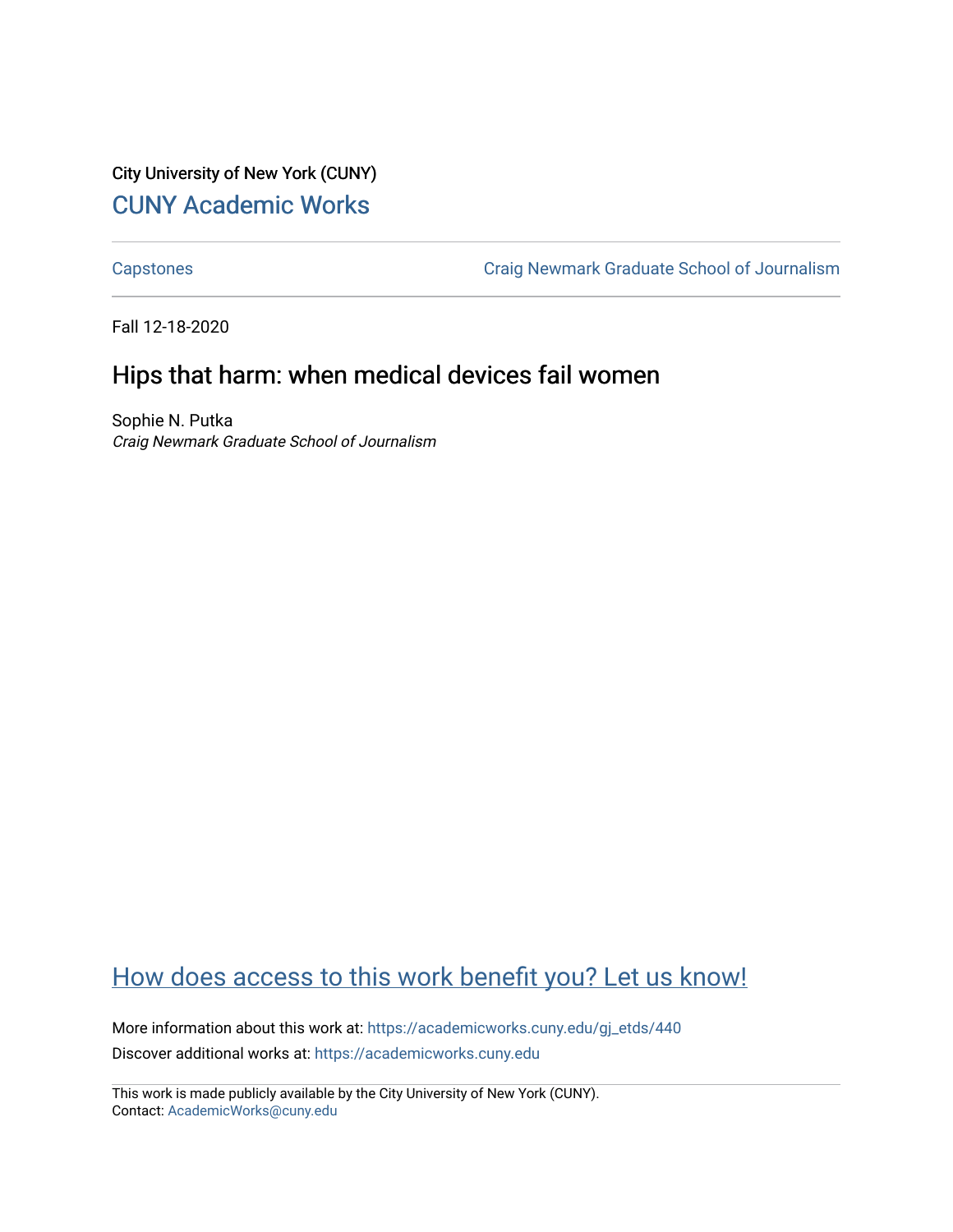## **Hips that harm: when medical devices fail women**

A medical system that puts joint replacements in female bodies still hasn't repaired its male bias

By Sophie Putka

When Linda Radach got her new left hip in 2006, she was so pleased with the results that she got the other hip done. She'd been in pain from osteoarthritis for years and finally, for the first time, there was relief. "The first one was so glorious," she said. "I was completely pain free immediately.'"

But that feeling was short-lived. Radach would soon join the ranks of other women\* whose joint replacements stole their health instead of restoring it. And though government agencies and researchers have acknowledged the risks of some kinds of medical devices that are used in both sexes, studies suggest that they harm women disproportionately. Even less is known about older and non-white women.

It's part of a bigger problem that has plagued medical research. "Whether that's research on devices, research on new drugs or research on other sorts of interventions for health care, whether it's preventive or curative or treatment wise, we don't pay attention to the role of sex as a biological variable and gender," said Melissa Laitner, Director of Science Policy at the Society for Women's Health Research. "If we only use men's bodies to study something, we're missing how these things work in women, and women have different metabolisms, women have different immune systems. Women are built differently."

When it comes to hips, other joint replacements, and even heart devices, female bodies are different from male bodies. But women are often underrepresented in medical trials for device approval. And though women's participation in testing for devices has increased, there's rarely an detailed analysis of performance by sex, and even less information on women by race or age. Lax regulations and bias in medicine also make it difficult to identify the problems and correct them.

In 2006, Radach was working as an elementary school music teacher in the Seattle area. She liked hiking with her husband, and cross-country skiing. She was in pain because of chronic osteoarthritis for years, and she said a sports medicine doctor who read the one of the first CT scans of her hip told her he knew of a good orthopedist, Dr. James Pritchett. "He was recommended to me as being the guru of this procedure," Radach said.

She had her hip resurfaced - a procedure similar to a total hip replacement where the top of the femur isn't removed, and instead, a shorter stem is put in to support the joint ball. It was made by Wright Orthopedics. Radach said Pritchett told her she'd be getting a device that was bone conserving, and good for active people. "If I had known then what I know now, I would have told him he was full of hot air," she said "There's no way that he could tell me - and he did tell me that it would last 20 years, possibly my lifetime."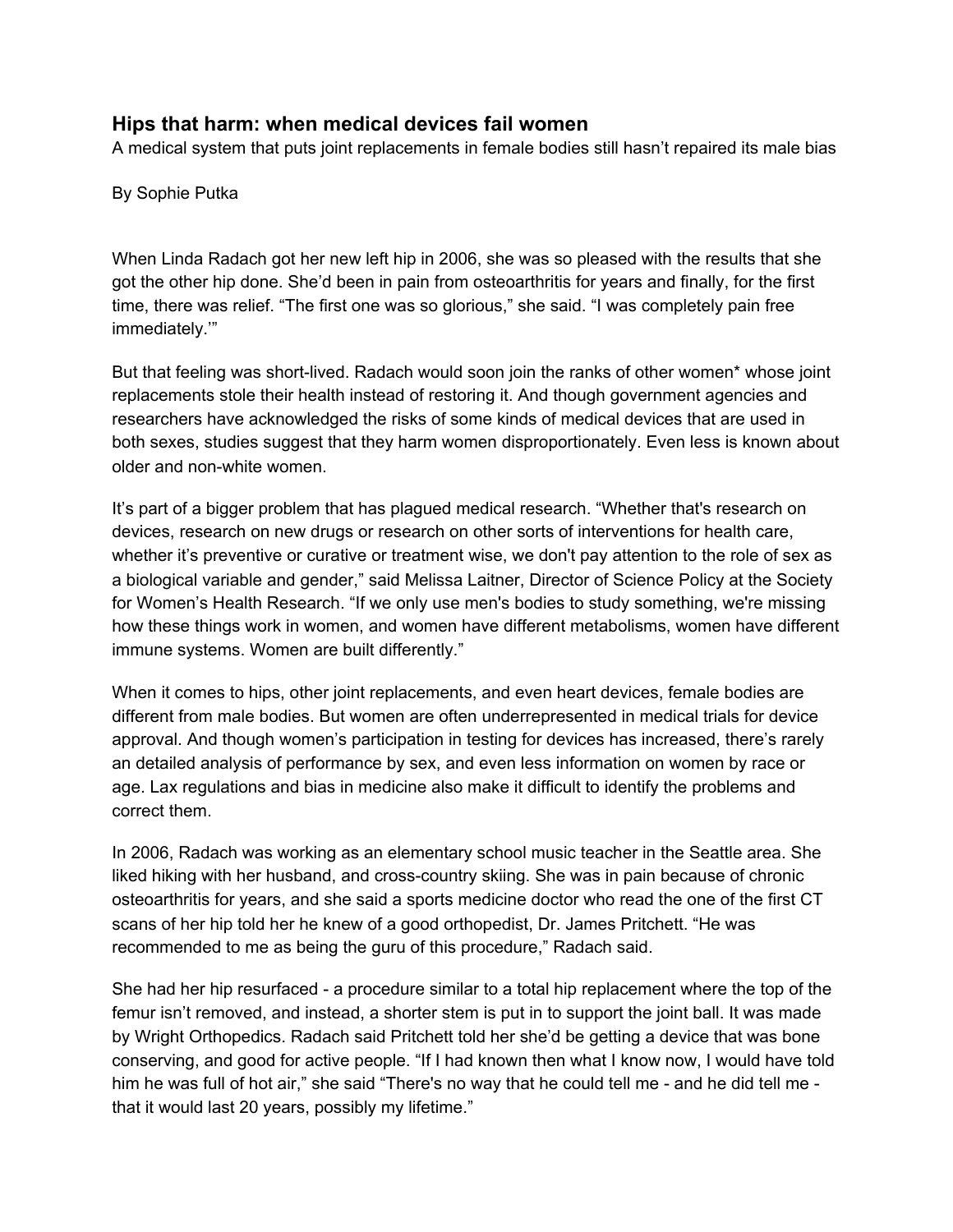Since her first hip resurfacing in 2006, Radach has undergone six surgeries in 11 years, with more expected to come. The devices in her body haven't fit correctly into her bone. They've corroded and come loose. They've shed particles into her blood, giving her metallosis, a kind of blood poisoning. Radach can't walk without crutches except for short differences within her home, and feels constant pain. The problems she's experienced mirror what studies have found since her surgeries: that certain hip devices often don't work as well in women.

#### **Hip devices harming female bodies**

Hip replacements are one of the more "successful" medical interventions orthopedists have at their disposal. A 2017 study from Lancet that looked at 63,158 total hip replacements found the survival rate was 95.6% after 10 years. But, and perhaps for this reason, they're one of the most commonly performed joint replacement surgeries. 2.5 million Americans had artificial hips in 2010, according to one [estimate](https://www.ncbi.nlm.nih.gov/pmc/articles/PMC4551172/) with the most recently available data. That means that even a four percent failure rate could leave 100,000 people in the US with hip implants that fail and must be revised - redone - within 10 years.

But the rate of failure and revision, the corrective operation after an initial hip replacement fails, is much higher in women than men. One [study](https://jamanetwork.com/journals/jamainternalmedicine/fullarticle/1653996), conducted with a sample of 35,140 patients, found that women who had total hip replacements had a 29% higher risk of implant failure than men. With hip resurfacing, a procedure meant to preserve bone, the outcomes weren't much better.

A [review](https://pubmed.ncbi.nlm.nih.gov/25758375/) of studies that looked at metal-on-metal hip resurfacing found that women were more likely to develop adverse local tissue reaction, dislocation, loosening, and revision. Another [study](https://www.ncbi.nlm.nih.gov/pmc/articles/PMC5014806/#CR11) of patients with one of the more problematic models, found that female patients had higher levels of cobalt and chromium levels in their blood, consistent with other studies. Experts and studies say it's widely known that these kinds of hips don't work in women, and have begun using less of them.

But the system we still use to evaluate how safe medical devices are hasn't changed much and the quality of research on women is still lacking, experts say. The problem of hips is one example. Radach's hip followed the flawed path that many other medical devices do to get from the manufacturer to the inside of a human body, beginning with devices whose design didn't work for female bodies, and continuing to a regulatory process that prizes quick device approval, testing that often under-represents women, especially older and non-white women, and gender bias within medicine overall.

## **Clinical trials don't account for physiological differences**

To understand what went wrong with Radach's replacement and others that failed, it's important to understand how male and female bodies are different. The differences begin at the cellular level, and go far beyond the reproductive system. Research shows that the "sex of [cells"](https://www.ncbi.nlm.nih.gov/pmc/articles/PMC3919971/) can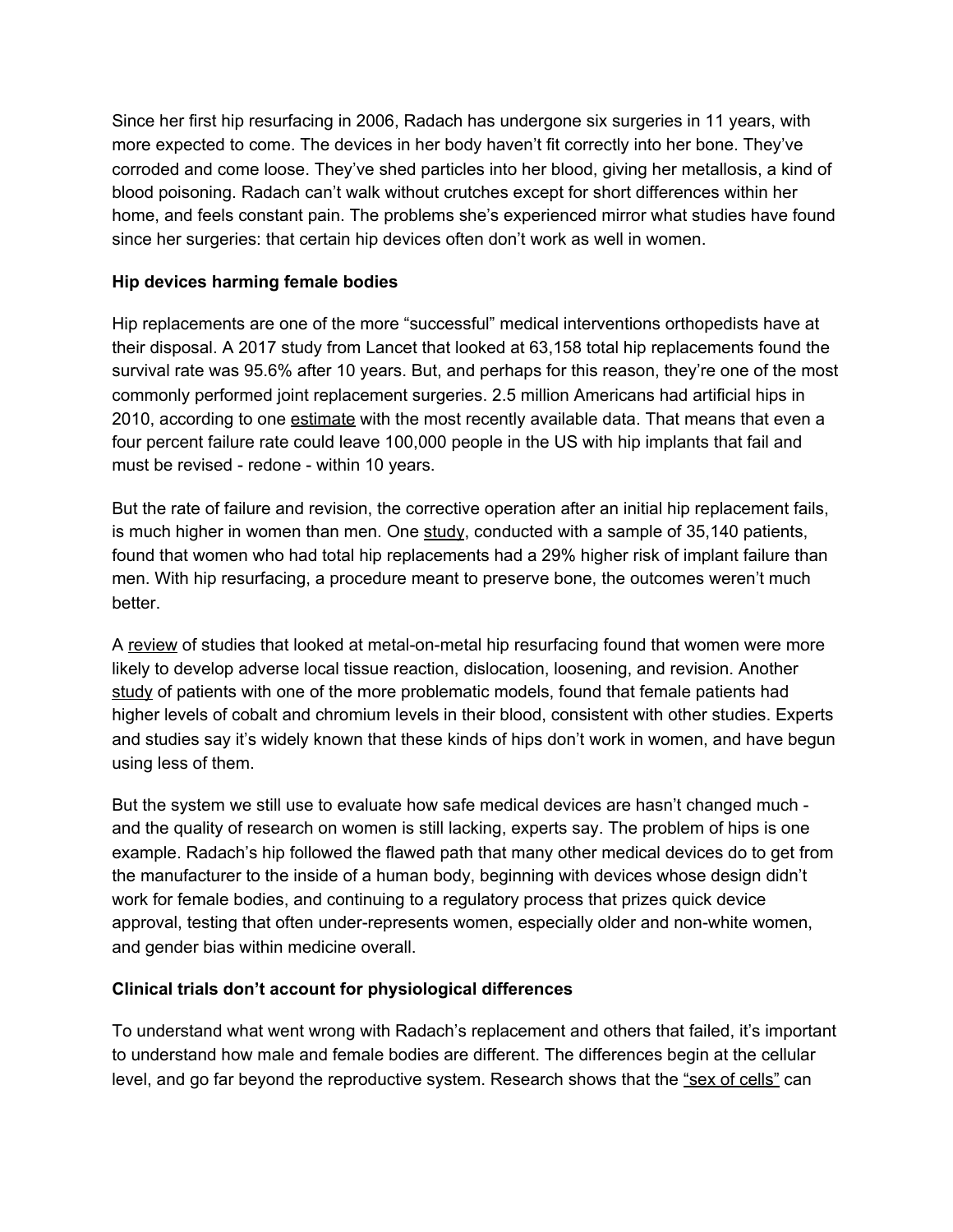have far-reaching [effects,](https://www.ncbi.nlm.nih.gov/books/NBK222291/) and these differences can control anything from the visible - facial hair and fat distribution - to the invisible: how arterial blockages happen or how dense our bones are.

Sex-based [differences](https://journals.physiology.org/doi/full/10.1152/advan.00118.2006) in body composition are fairly well-known: women generally have less muscle mass, less bone mass, and higher body fat as a result of sex steroid hormones like estrogen and testosterone. Less acknowledged are sex differences present in many (if not most) organ structures that can affect their function. Males have larger lungs, which can affect exercise capacity. Structural brain differences can affect pain threshold or regulatory processes like body temperature. Females have a smaller left ventricular mass and chamber sizes in their heart, and have lower resting blood pressure and higher resting heart rate. Hormonal differences seem to interact with the cardiovascular system in ways that are not yet fully understood, but experts say it's clear males and females experience heart disease differently.

"In science, it has been that men have been the standard and women were considered a subgroup," said Alyson McGregor, the Director of the Division of Sex and Gender in Emergency Medicine and an Associate Professor of Emergency Medicine at the Warren Alpert Medical School of Brown University. "Women? We're not a subgroup. We are a different human species. We have a different physiology and anatomy, and different DNA."

Beyond reproduction, our clinical understanding of how male and female bodies differ has a relatively short history. You only have to look back a few decades to find that women were largely absent from clinical trials for a number of reasons - including a [recommendation](https://www.fda.gov/media/71495/download) from the FDA in 1977 which, in effect, banned women "of childbearing potential" from clinical trials because of the the influence of their hormones on medical outcomes and the potential dangers to embryos in pregnant women.

In 1993 - just a generation ago - Congress passed the NIH [Revitalization](https://www.congress.gov/103/bills/s1/BILLS-103s1enr.pdf) Act, which required for the first time that women and minorities be included in clinical trials funded by the National Institutes of Health. The FDA, which regulates drugs and medical devices, issued guidance in 1998 strongly encouraging companies to include and analyze data on women and other "subgroups," including the elderly and minorities, but do not explicitly require quotas or representative data in clinical trials.

Diana Zuckerman, President of the National Center for Health Research, wrote in an article for JAMA Internal Medicine on the issue, "What is urgently needed is long-term comparative effectiveness research based on large sample sizes, indicating which THA [total hip arthroplasty] devices are less likely to fail in women and in men, with subgroup analyses based on age and other key patient traits."

And though the participation of female patients in clinical research has increased significantly one [study](https://jamanetwork.com/journals/jamanetworkopen/fullarticle/2737103) found that they made up 49% of participants in clinical trials - experts say there's still a lack of meaningful analysis in the research. Simply including women in trials without going further, Zuckerman says, doesn't do much for women if they don't have detailed information on how the device worked in someone like them.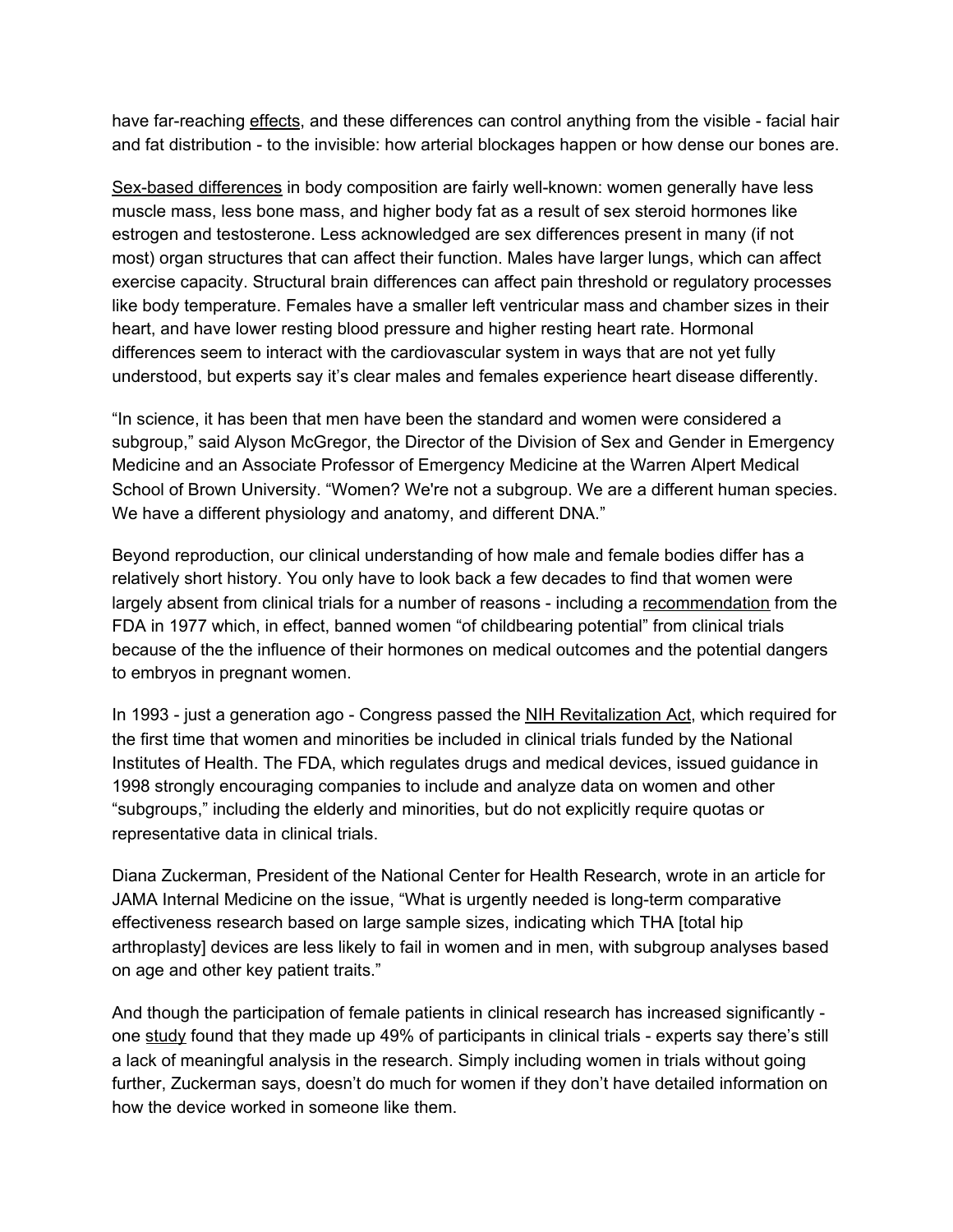"What I want to know is, how effective is it? For me as a woman or for every woman on average? Or for women of a certain age, on average? Or women of a certain race or ethnicity on average?" she said. "Instead of just looking at everybody all mushed together, did the benefits outweigh the risk for people on average, when maybe those averages are hiding something?"

## **If the hip doesn't fit**

But decades of information suggest that the devices themselves also play a role. When it comes to joint replacements and implants, female bodies are not only shaped differently - they are also more likely to develop the problems that lead to joint replacement, have bones that may not be as receptive to implants. Doctors interviewed and a number of [studies](https://jamanetwork.com/journals/jamainternalmedicine/fullarticle/1653996) [said](https://www.ncbi.nlm.nih.gov/pmc/articles/PMC4488218/) [that](https://www.ncbi.nlm.nih.gov/pmc/articles/PMC5014813/) metal on metal hips are associated with worse outcomes for women, like dislocation, revision or wear on the implant, due in part to the size, shape and material of the devices.

In the UK, Dr. David Langton runs an independent organization called ExplantLab, where he has studied devices that fail after they come out of patients' bodies for years. He provided some of the earliest data that showed that Johnson & Johnson's Pinnacle metal-on-metal hip implants were affecting female patients disproportionately. "Women were definitely being exposed to larger concentrations of metal in general," he said, "because with these types of hip replacements, the smaller implants tended to throw off more metals. And the size of your implant was determined by your pre-existing anatomy. So women are smaller, they got smaller implants."

Here's how a hip works: the top of the femur, or upper leg bone, bends at the top and ends in a head or ball, which fits into a socket in the pelvis. The cup cradles the ball and allows it to hinge. Among other differences, male pelvises are narrower, and the hip sockets generally shallower and tilted at a different angle to accommodate the ball. [Male](https://link.springer.com/chapter/10.1007/978-3-030-24243-5_2) femurs, or the bone that fits into the socket, are generally thicker, with a bigger head, and don't tilt inward as much as female hips do. Male bones have higher mineral density than female bones, which means females are more likely to experience fracture with their prosthetic hips.

Radach was only 53 at the time of her first hip surgery, but had struggled with symptoms of osteoarthritis for years. She said she felt pain when she sat, stood, or lay down, and that her husband told her she'd whimper in her sleep. Osteoarthritis, the most common reason for hip replacement, occurs when cartilage between joints is worn down, and female patients get it at [higher](https://pubmed.ncbi.nlm.nih.gov/17766785/) rates than males.

And though orthopedic surgeons say they can customize a hip replacement to an extent by using devices of different sizes and shapes, some devices, like Radach's second left hip, just didn't fit right. Bone didn't grow into it like it was meant to, and part of it loosened and moved out of place. In a [book](https://link.springer.com/chapter/10.1007/978-3-030-24243-5_2) from 2020 that describes surgical techniques for hip and knee joint replacements, the authors write, "These anatomical differences and their impact on joint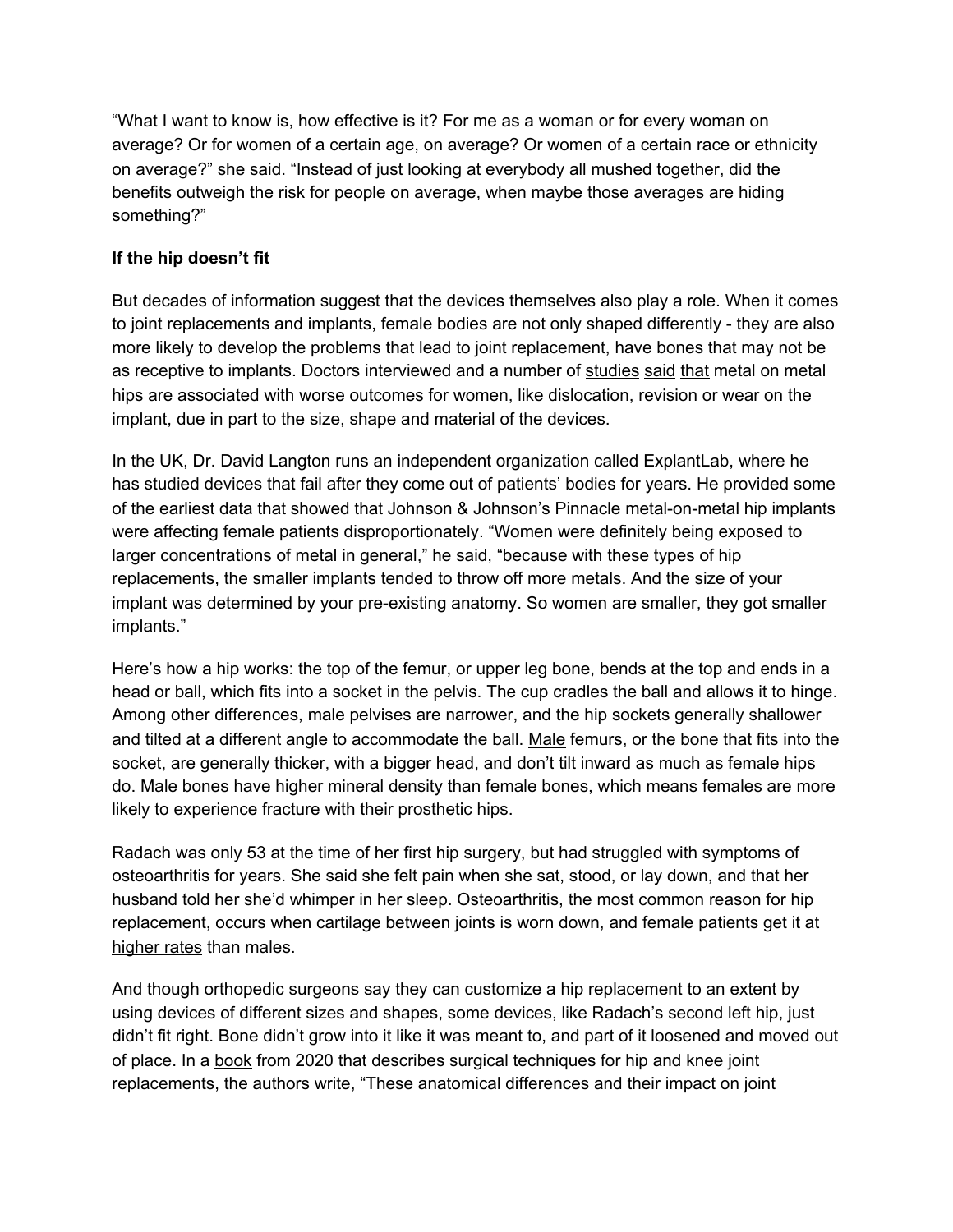replacement were quite evident with metal-on-metal hip resurfacing, where the smaller head size and acetabular orientation lead to a higher risk of failure."

## **Conflicting accounts of hip issues**

One orthopedist, Dr. Monti Khatod, who has studied sex disparities in hip replacements, said, "females are no longer getting hip resurfacing because their failure rates were so high, most likely due to the size of the implant, them having smaller implants overall." Many doctors now acknowledge that hip [resurfacing](https://bmcmedicine.biomedcentral.com/articles/10.1186/1741-7015-9-113) isn't a good idea for female patients - he said "Female gender is a contraindication now for hip resurfacing"\* - but the surgery is still performed. But he said that hip replacements don't do as well in older women, not necessarily the devices, but because of differences in their bone density which make them more prone to fractures.

Radach's doctor, Pritchett, still uses hip resurfacing, and disputes that resurfacing isn't good for female patients. "In my practice, I do more resurfacing than I do total hip, but that's what people ask for. It's always been true, every single year it's true, people are asking for it," he said. "What implant they get, you give them the best implant you have at the time." He said that he doesn't use metal-on-metal resurfacing anymore.

In a total hip replacement, the top of the femur with the ball, known as the femoral head, is removed and prosthetic parts are put in: a stem in the femur and a ball that attaches to the stem. The surgeon makes space for the cup or socket, and the cup is put in with surgical screws. The ball moves inside the shell, mimicking the movement of a ball and socket of a regular hip.

In a hip resurfacing, the top of the femur is covered with a ball with a short stem, instead of removed. Radach's first hip resurfacing used Wright Medical Technology's Conserve Plus Cup and a Conserve Superfinish Femoral Resurfacing Component. Radach recalled Pritchett's explanation of the advantages of hip resurfacing:

"He explained the difference between the two and why resurfacing would be a better option, because I was a younger, more active patient." said Radach. "What he did is what he proposed, and I didn't find any information on it that would tell me otherwise."

Pritchett, on the other hand, said that "The same patient was absolutely adamant that she received this in the first place. No one twisted her arm, she came to me demanding a hip resurfacing, not the other way around." Regardless, her hip resurfacing wouldn't last, and she'd move on to revision surgery - a redo where her doctors would perform total hip replacement.

## **Linda's first hip**

About two years after the first surgeries, something went wrong with Radach's new hip. "I stepped off a stairway to go out to the playground for the first day of school activities. And I froze in pain. I couldn't move, it was just sudden," she said. "It was just this incredible, painful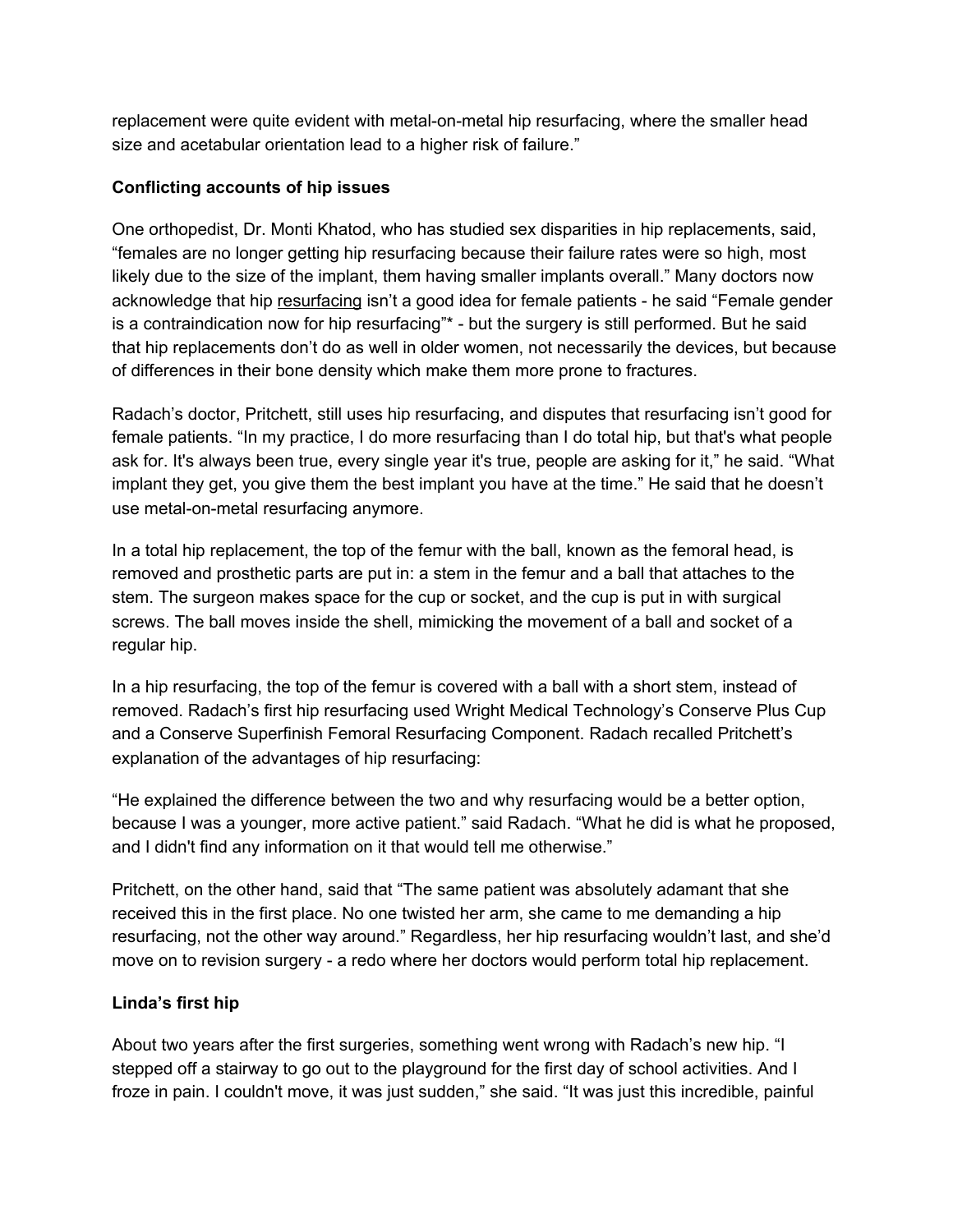stab and burn." She returned to Pritchett. "He blew me off, like, 'well, there's nothing wrong.'" But the pain continued, and she said she went to see him two more times before X-rays revealed that the hip socket had come loose.

When asked why Radach's hip resurfacing and subsequent revision failed, Pritchett blamed Radach's other medical issues, like nerve damage from a spinal problem and an elevated sedimentation rate, which is a condition that causes inflammation. "This was a complicated issue that went a lot of different directions." He said the metal in her implant wasn't a problem.

In medical records, a note from Pritchett read that "She continued to have failure of the acetabular component to bond with migration, loosening," which means the cup in her hip socket had come loose and moved. The note also reads, "there was modest metallosis and the acetabular [socket] bone was damaged by a mobile implant." Metallosis is a dangerous buildup of metal debris in the body that happens when metal components from joint replacements rub against each other.

#### **When "female gender" is a risk factor**

The problem was, Radach's hip as a whole wasn't approved based on testing in human bodies until 2009, three years after she had her operation. The components had been approved separately through a process used for 82% of medical devices that fast tracks approval based on comparing the new device to older devices that are similar, called the 510(k) path. The fast track approval process doesn't require trials in people. The components were approved together as a "hip system" in 2009 using clinical data. The trials, which began in 2000, included far fewer females than males: 90 female patients and 202 male.

Two of these original devices were metal-on-metal hip joint prosthetics, meaning that a metal ball turns inside of a metal cup in the hip socket. The components implanted into Radach's hip were found to be "substantially equivalent" to what are called "predicate devices," or devices that could be traced back to a number of original devices that were not required to submit clinical data back when the FDA created a device approval process in 1976. Since then, these components and their descendents have proven to be problematic - in fact, some of the original 25 devices mirror ones that the FDA's Health of Women flagged as problematic even in 2019.

In 2009, Wright submitted their application for Pre Market Approval for their Conserve Total Hip System based on their clinical investigation, which included their Femoral Shell and Acetabular Component, like the ones Radach had implanted.

Early warning signs were noticeable, even in Wright's [application](https://www.accessdata.fda.gov/cdrh_docs/pdf3/P030042b.pdf), which included an evaluation of their own data. In the patient group they studied, 69.2% of the participants were male, and 30.8% were female. The top risk factor listed, according to the level of risk, was "female gender."\* Seven percent of those who underwent resurfacing with the Wright system had revision surgery within their follow up period of only two years - meaning that the surgery had to be redone, like Radach's.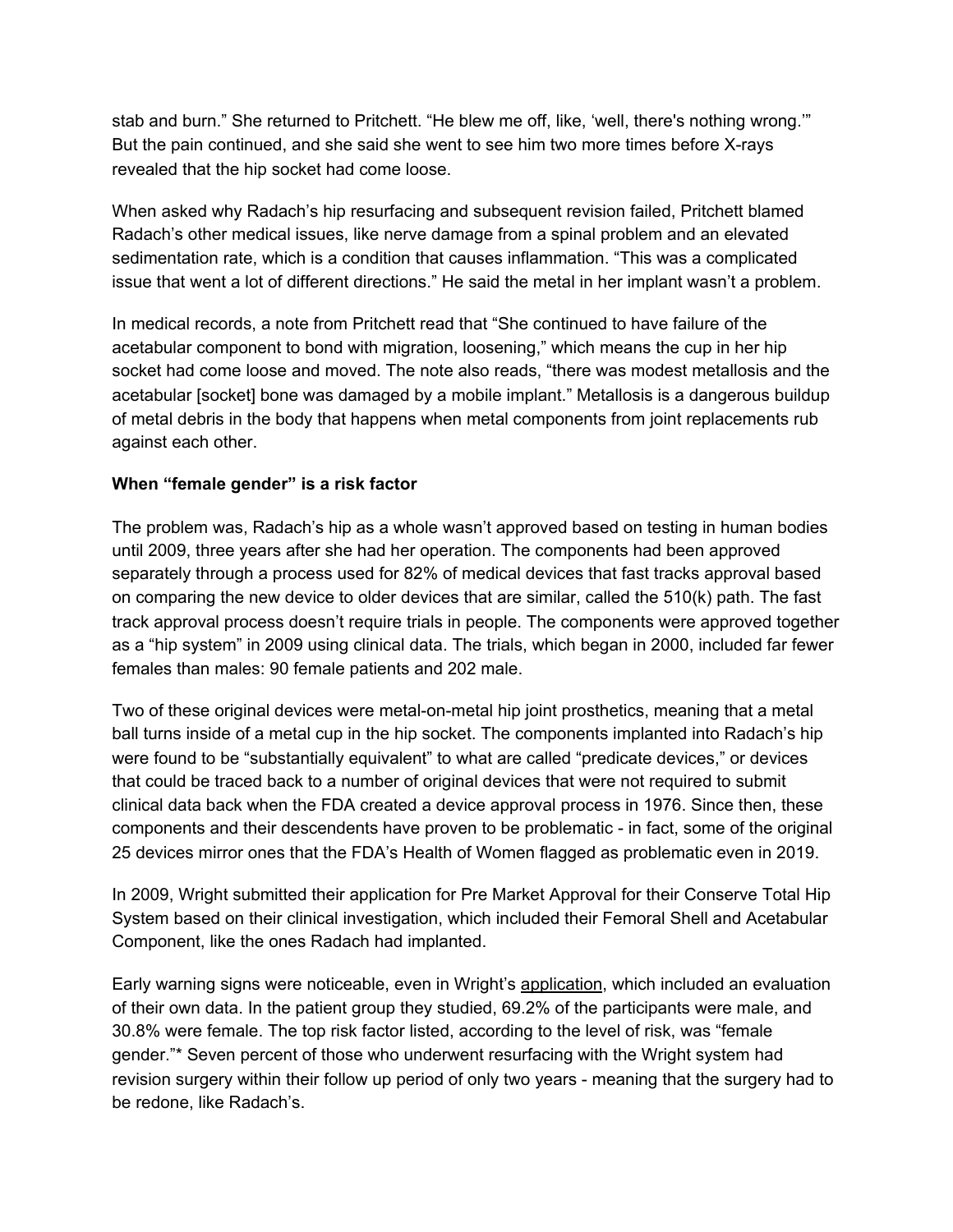Another sign of what was to come had to do with the shedding of metal particles into the body that happens when two metal components run against one another. A [study](http://www.ors.org/Transactions/55/0044.pdf) Wright cited in a special section devoted to "metal ions," found that in a number of hip resurfacing cases - 5 females and one male out of their study group - patients developed "pseudotumors" that were associated with elevated metal levels in their body. They concluded, "The current study also shows a very high (15%) incidence of asymptomatic abnormal soft tissue reaction in females." Still, the Wright Conserve Total Hip System was approved.

Several other hips that have come up in multi-million dollar lawsuits were also tested on small groups of women - with even less information on race or age. Smith & Nephew tested their Birmingham Hip System, which did have to submit a clinical [investigation,](https://www.accessdata.fda.gov/cdrh_docs/pdf4/P040033B.pdf) on a group that was less than 30% women. Pinnacle's Complete Acetabular Hip System had better representation, at 43% female, but only [tested](https://www.accessdata.fda.gov/cdrh_docs/pdf9/P090002B.pdf) the system in 114 patients overall. Neither noted much much beyond the number of women they included, but both of their safety summaries noted a contraindication for their implants: "Females of child-bearing age due to unknown effect on the fetus of metal ion release."

## **The metal problem**

The problem with metals in implantable devices is a complex one. Linda suspected there was more than loosening wrong with her first hip resurfacing. She was breaking out in rashes she'd never seen before, had a tremor in her hands, and felt more tired than usual. She had her blood tested for cobalt and chromium levels, which were higher than normal - but based on some medical guidelines, not high enough to raise red flags.

Herein lies the problem with metal-on-metal joint implants. The rubbing of metal components has been shown to release metal particles into the surrounding tissue, which can result in metallosis - blood poisoning from blood which has been linked to a wide range of [symptoms,](https://www.drugwatch.com/hip-replacement/metallosis/#:~:text=Local%20symptoms%20of%20metallosis%20include,before%20you%20experience%20local%20symptoms.) from heart including heart failure, visual impairment, cognitive impairment, problems with hearing, like tinnitus, skin rashes, thyroid problems and implant loosening.

Dr. Stephen Tower, who published some of the first research on the harmful effects of the popular cobalt-chromium metal alloy used in implants, has studied the metal issue for over a decade. Tower, who had a metal-on-metal hip himself, said that for that device, "As a class, just because of size differences, the women were more likely to get into trouble with having elevated levels, generating cobalt chrome metallosis." Doctors like Tower and Langton agree that women had worse outcomes with hip implants because of problems with fit and size that led to more metal "shedding."

It gets fuzzier when trying to determine what level of metal in the blood is too high. Tower said an obvious sign of something amiss is metal buildup at the joint, with discoloration, loosening, and the deterioration of surrounding muscle. Less obvious is a spread of metal ions, throughout the body, or "systemic cobalt poisoning." Mayo Clinic writes puts the toxicity level for ingest cobalt at levels above 5 nanograms per milliliter (1ng/mL), but didn't specify what level might be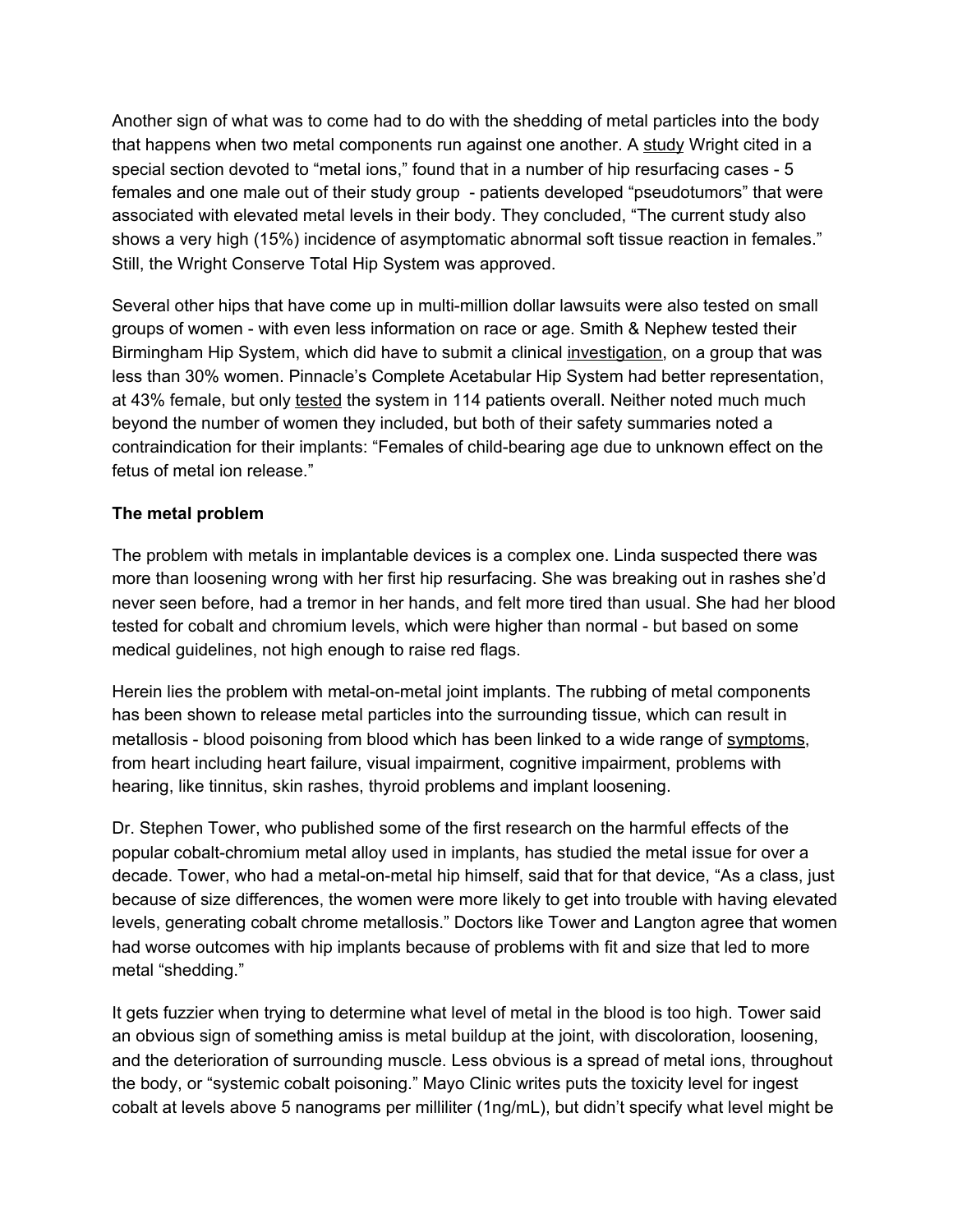too high for patients with metal implants. Tower wrote in a [briefing](https://www.dropbox.com/s/2918joxw5nrkqf7/Tower%20briefing%20to%20Raj%20Rao191110%20EW%20SDT.pdf?dl=0) to the FDA Medical Devices Advisory Committee that although different levels could have varying meanings by device, levels above 3 ng/mL could indicate a patient at risk for metallosis. In 2017, long after both of Radach's metal-on-metal hips had been removed, a lab test showed her cobalt levels were three times higher: 9.1 ng/mL.

What makes the problem difficult to grasp is that, Tower explained, some people can have bad responses to metal just from a small amount. "One thing that I think plays through as being very gender specific and somewhat unrelated to body size per se," he said, "is I think it's pretty clearly established that women are much more likely to have a idiosyncratic hypersensitivity 'Type two' allergic response to the cobalt chrome alloy."

"It's like getting anaphylaxis from a bee sting or something, it's strictly an immune phenomena." Surgeons who put in the hips, and the device companies that make them, are often dismissive of the problems, Tower said. Their blood levels might not show toxic levels of metal. "They might say, 'Oh, that's like a meteorite strike that happens, but it's incredibly rare. So, you know, it wasn't the fault of the company, you know, that was an act of God.'"

#### **Problems with other implantable devices**

Hips aren't the only implantable devices that have shown poor outcomes in female patients. The FDA, in its Center for Devices and Radiological Health's Office of Women's Health Strategic Plan, noted that women with heart devices, like left ventricular assist devices (LVADs) and endovascular grafts, also showed worse outcomes. The FDA's Health of Women Program Strategic plan noted that with LVADs, pumps that are connected to the heart but have batteries and controllers outside the body. "Women have a higher risk for right ventricular failure, stroke, other neurologic complications, arrhythmias, bleeding and thrombosis."

In a pre-market clinical investigation for one LVAD, Thoratec doesn't even mention female sex in their data. included 121 patients of "male sex" - 79.6% - which means that 31 patients were female. Fewer women receive LVAD devices for heart failure, but a [study](https://www.acc.org/latest-in-cardiology/journal-scans/2019/02/27/13/58/sex-related-differences-in-use-and-outcomes) from 2019 showed that women who received LVADs were significantly more likely to be Hispanic or African American. The device approval study includes no breakdown of women by race - or any analysis by sex or race at all.

Other LVADs on the market, like Thoratec's earlier version included very small sample sizes of female patients: 17% for the [Heartmate](https://www.accessdata.fda.gov/cdrh_docs/pdf6/P060040B.pdf) II, and 28% for [HeartWare.](https://www.accessdata.fda.gov/cdrh_docs/pdf10/P100047B.pdf) Neither application included a breakdown by race or age. A 2019 [study](https://www.jacc.org/doi/full/10.1016/j.jchf.2019.01.008?_ga=2.98037852.233863548.1608413771-441234524.1606833963) on LVADs concluded that even when women were matched with similar men, women experienced "lower survival" but that their ability to provide more detailed analysis on these outcomes was limited by the data available to them.

Even if device companies aren't required to submit information on real patients before they sell their products, patients might expect there to be extensive research conducted after surgeons begin to use them. This kind of information is known as "post-market" research. Here, too, there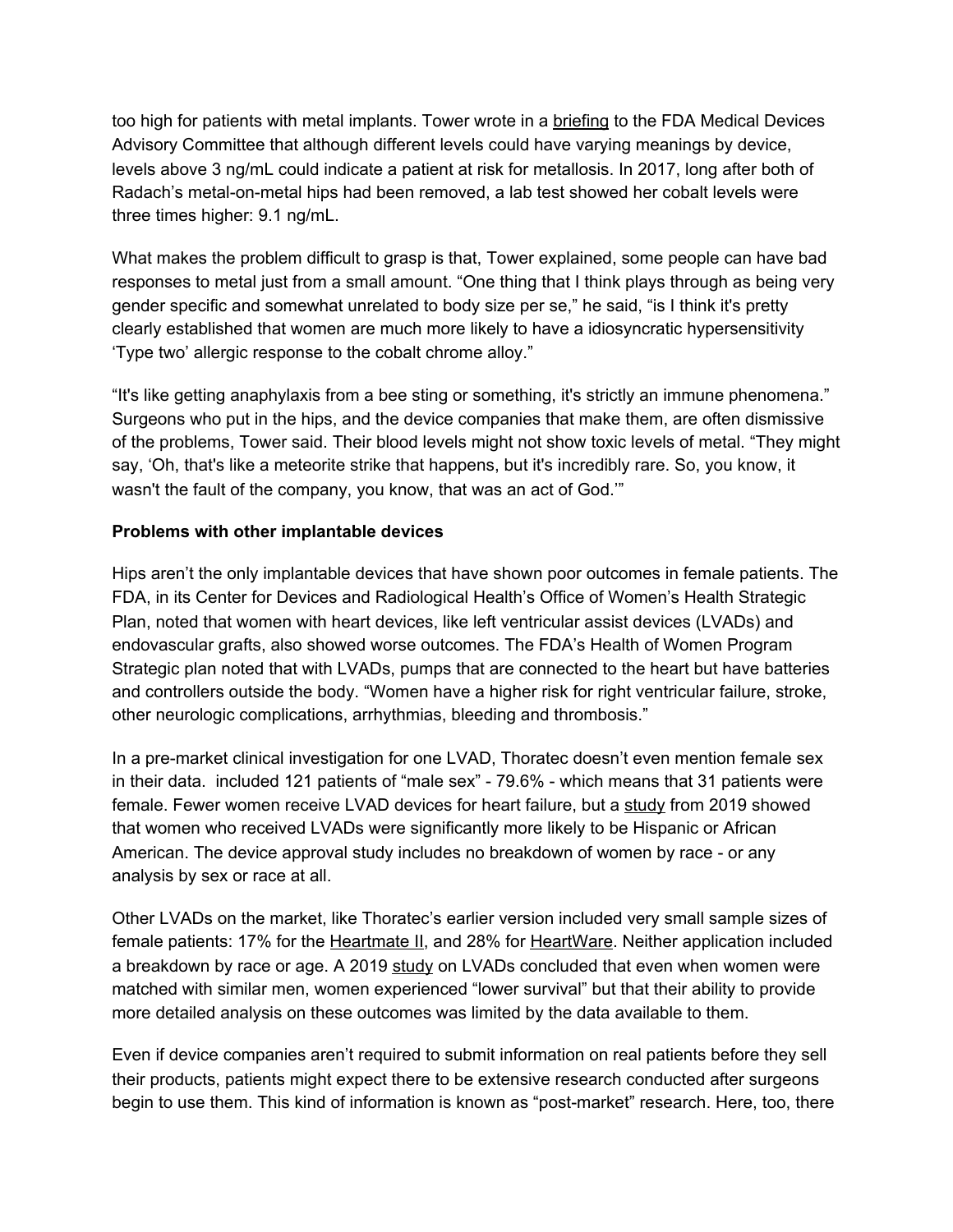are problems. Langton, the researcher who studies implants after they're removed, said that usually, devices taken out because of a problem aren't sent back to the manufacturer - but the company expects to sell a new joint to the hospital.

"Joint replacements, you just throw it in the bin. It's like taking your car to the manufacturer, saying there's a problem with the steering or whatever, and they just throw it away, scrap it in front of you and expect you to buy a new one," he said. "It's absolutely ridiculous. Not only is it ridiculous for the actual individual patient, it's ridiculous for the long term, because how do you know to improve things?"

## **Systems for tracking device problems fall short**

The system the FDA set up to track devices after they're sold is called the MAUDE database. It's home to hundreds of thousands of reports on "adverse events" - when something goes wrong with a device - submitted by companies, patients, doctors, and lawyers. But this system has come under fire in recent years for issues with reporting and it's difficult-to-use interface.

Madris Tomes, a former FDA device analyst, created her own adverse events [database](https://www.deviceevents.com/) after leaving the FDA, to address some of the problems. When it came to hips, "It's probably the dirtiest data the FDA has. that's just the problem with the hip data," said Tomes. It's not well classified. It really was just a huge mess." The FDA has begun to roll out a system that will require unique identification numbers for medical devices, but it won't be enforced until 2022.

If a patient wanted to see how a device performs in women now, she might have a hard time. The FDA doesn't require disclosure of the patient's sex in their adverse reporting system. Filing adverse event reports is voluntary for doctors and patients, and [mandatory](https://www.accessdata.fda.gov/scripts/cdrh/cfdocs/cfmaude/search.cfm#:~:text=The%20MAUDE%20database%20houses%20medical,care%20professionals%2C%20patients%20and%20consumers.) for device manufacturers and importers.

But, among a number of other problems, Zuckerman, the National Center for Health Research president, said that device companies can conclude that a problem was due to surgeon error instead of their device. "I don't think the companies have particularly good data on all the people harmed for the simple reason that they don't want to have it," she said. "It's always somebody else's fault. It's not their device. So they definitely under-count."

## **Gender bias in medicine**

Sex, which is assigned at birth, is only one part of the equation when it comes to medical care. Gender, or the role imposed on someone within society or that they take on, also impacts health. Sex and gender don't always overlap, and when they are considered together, the problems with medical devices can magnify. One orthopedist, though she said she didn't believe devices themselves weren't to blame for worse outcomes in women, said women may come in later with problems and may not even be considered for joint replacement surgery as often if they bring them up.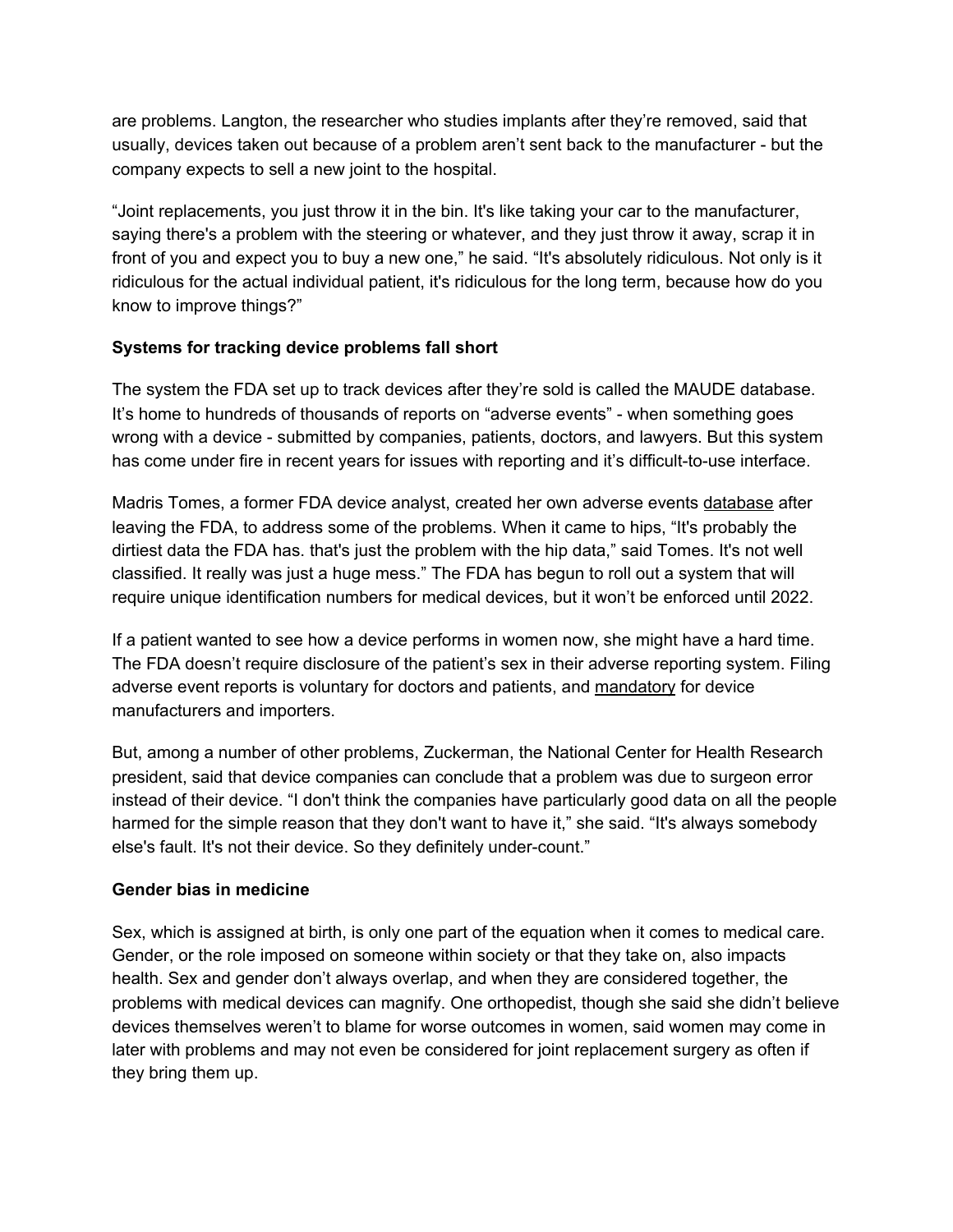"They [women] may think that joint pain is to be anticipated with aging, they may not think it's important, and so they may not be empowered to speak up," said Dr. Kim Templeton, Professor of orthopedic surgery at the University of Kansas Medical Center and past president of the American Medical Women's Association. "On the other hand, if you look at data from the physician side, women tend to be less likely to be referred to discuss surgery than a man."

Some [studies](https://link.springer.com/article/10.1007/s11999-011-1879-x) suggest this may be the case. One said that while women might be more likely to seek treatment for joint operations, they might be willing to accept more pain and adjust to a "lower functional level," and noted that physicians "reportedly minimized women's symptoms and attributed them to emotional rather than physical causes." [Another](https://www.jstor.org/stable/pdf/3768126.pdf?casa_token=z72ceC8afV0AAAAA:mgH9RJYP6uxjccx3avFUmvl_ONkxRS_ikrWzfU7oJQ_FVCFfZ0W9qCBJIp9P75FxGD6mp3aVI3fhkUzCmvM4oHzwkmtJX2jk_SlBhJICrAVibV24k48N) found that women were more disabled by the time they had total hip replacement.

Medical schools play a role in disseminating information about sex differences. A [report](https://scholarscompass.vcu.edu/cgi/viewcontent.cgi?article=1051&context=fmph_pubs) on a conference related to sex and gender based medical education noted that though research on women's health had made progress, it wasn't being applied well to care. Dr. Marjorie Jenkins, former chief scientific officer at the Laura W. Bush Institute for Women's Health, [presented](https://med.fsu.edu/sites/default/files/userFiles/file/FSU_Grand%20Rounds_May%2011%202017.pdf) on a survey that found 70% of 46 US medical schools did not have formal sex and gender specific curriculum in 2011. Fewer women are orthopedic [surgeons](https://www.aaos.org/aaosnow/2019/jun/youraaos/youraaos05/), and tend to have lower academic [ranks.](https://www.ncbi.nlm.nih.gov/pmc/articles/PMC7138452/)

Women also described not being believed time after time, as they described the pain in their medical implants. Radach remembers her right hip being in so much pain after her first resurfacing that she visited another doctor, who told her everything was fine. She remembers thinking, "Well, this is nuts because I know I'm not making this up," she said. "He looked at the X rays, and he said, 'Well, your right side is fine.' I said, 'No, it's not.' 'Yes, it is,' 'No, it's not.' A classic argument. Because he can't see it on the X-ray he thinks it's fine."

It wasn't until years later that she finally had it, too, revised - there was a bone spur that had grown when the ill-fitting hip component was hitting it. All three women interviewed for this story recall almost identical conversations, and in online groups and forums, patients echo the same narrative: their doctors didn't believe their pain was a sign anything was wrong.

#### **Device companies and lawsuits**

Zimmer, Stryker and Smith & Nephew did not respond to multiple requests for comment about their hips. DePuy declined to talk and suggested speaking to the FDA. Companies who manufactured problematic hips: Wright, DePuy Orthopedics, Zimmer Biomet, Stryker - have been embroiled in lawsuits that have resulted in recalls and settlements. Documents from the legal proceedings show that in some cases, device companies mislead the medical community and patients with their research promises that their devices were safe and effective. Wright's Conserve, Profemur, and Dynasty models - all of which Radach had implanted either in her first resurfacing or subsequent revision, were named in the roughly 2,000 lawsuits against them, and settled them in 2016 and 2017 for a combination of \$330 million.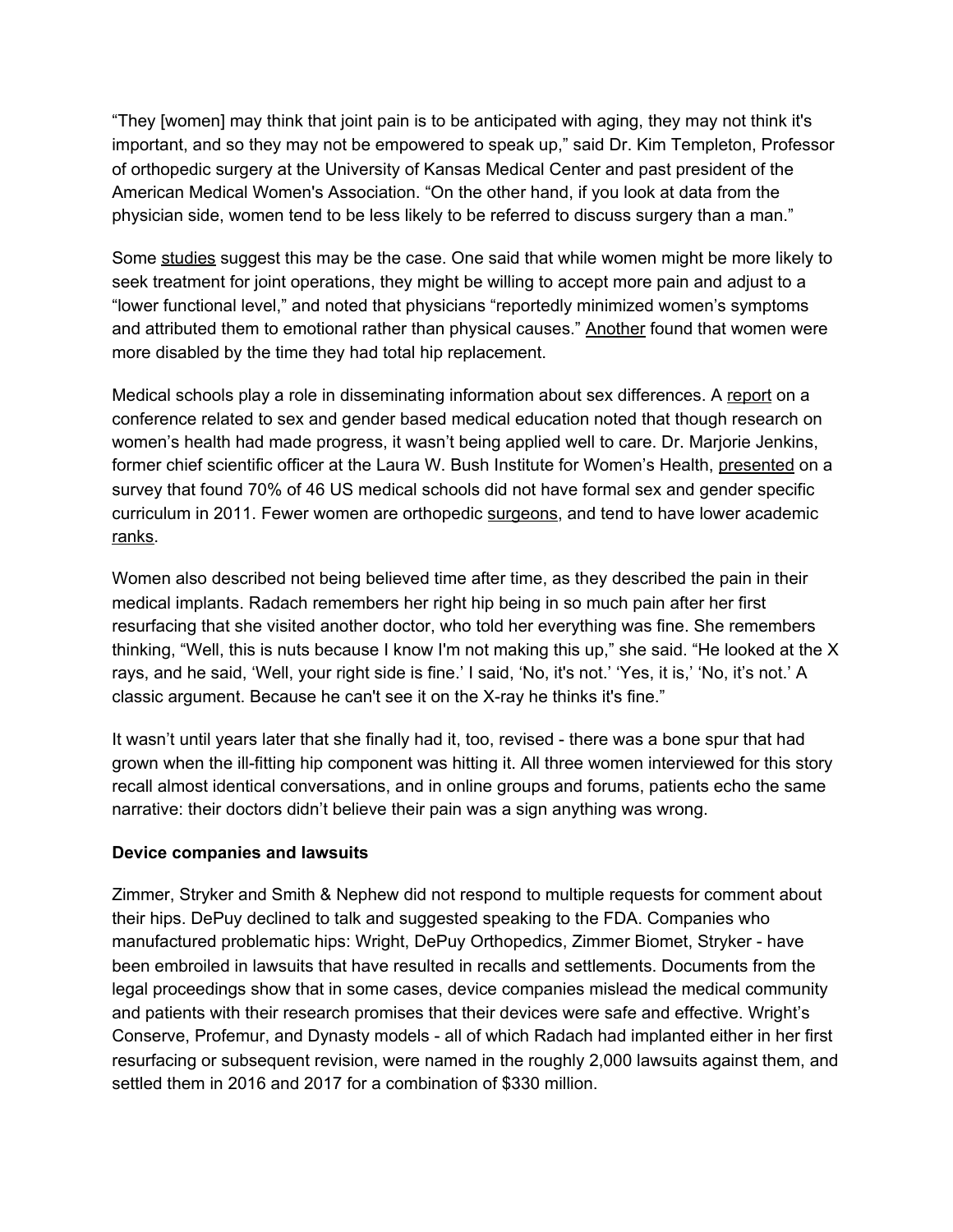DePuy Synthes, a division of Johnson & Johnson, has faced similar problems involving it's ASR and Pinnacle models. The ASR systems were recalled worldwide in 2010 after studies showed the devices were failing at an unexpectedly high rate, and DePuy stopped selling their all-metal Pinnacle hips after many patients claimed their faulty devices had caused metallosis. Other Pinnacle hips are still on the market.

As for the FDA, they've issued updated [guidance](https://www.fda.gov/media/127712/download) on their preferences for representation of female patients, racial and ethnic minorities, and people of different ages in clinical trials. But it remains just that - guidelines. There's even a disclaimer at the top of every page, reminding industry reps that what they're reading "Contains Nonbinding Recommendations."

"You don't want an innovator or scientists to just include women on clinical trials because they're told to do that," said Terri Cornelison, Chief Medical Officer and Director for the Health of Women Program at the FDA's Center for Devices and Radiological Health. "What you want is for the scientists and innovators to understand the importance, because that's where the ideas come, that's where the innovation comes."

#### **How to fix the problem**

The FDA can't change its own laws - only Congress can do that. But it can enforce regulations. Agencies like the Governmental Accountability office have called for routing high risk device approvals out of the 510(k) fast track, and experts like Zuckerman said the FDA could reject device applications that don't include good quality data from clinical trials - data that includes a large and robust group of patients. Law experts have [recommended](https://illinoislawreview.org/wp-content/ilr-content/articles/2014/4/Lennox.pdf) Medicare pay less for devices that don't undergo clinical testing or aren't evaluated by independent studies.

"Even though the companies do complain about how expensive clinical trials are, they're the ones that are going to make a lot of money if their product is approved. And they're the ones that are going to get sued if their product is dangerous," said Zuckerman, the National Center for Health Research president. "So you would wish that they would be willing to spend that extra money and take that extra time to recruit the people they need to recruit and to provide the incentives that make it possible for people who want to participate in clinical trials to participate."

To encourage participation, Zuckerman said that companies making devices could make it easier by removing barriers for communities with limited resources. A STAT [e-book](https://www.statnews.com/wp-content/uploads/2020/11/STAT-eBook-representation_diversity_clinical_trials.pdf) on representation and diversity in clinical trials suggested offering mothers with children childcare, or engaging younger community members as a bridge to older family members. Recruiters for trials could offer taxi fare for people with no access to a car. The e-book suggested having doctors that live in neighborhoods near the trial participants conduct trials, and providing flexible dates and timing for participants.

According to Tomes, the FDA could also make their adverse-event reporting database better by asking for both sex and gender, and making information about devices easy to find and compare with others - by all demographics. Patient groups have called for devoting more